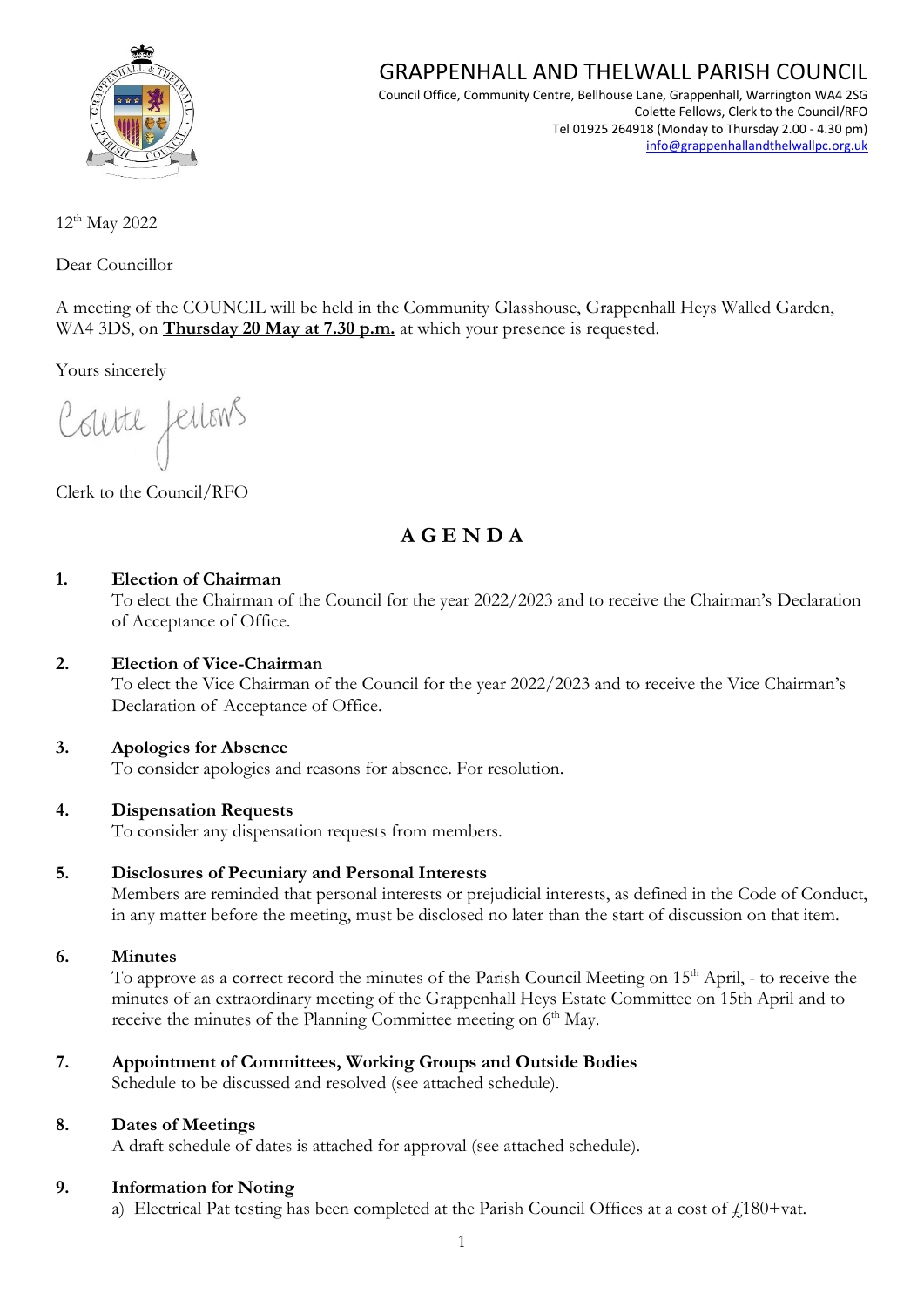b) The Apprentice Bradley Lowe has now completed his Maths level 1, which will enable him to complete the qualification in July 2022.

c) The Estates Committee has held conversations with Arnold Stansby (a report will be sent to members)

d) The Clerk will look to install Scribe (accounting software) from 1<sup>st</sup> July 2022.

e) The Thelwall Book Exchange is now up and running in Diamond Park, Chaigelely School kindly donated and made the cabinet.

#### **10. PCSO Crime Report**

An updated crime report will be emailed to all members prior to the meeting.

#### **11**. **South Warrington Parish Council Local Plan Working Group**

Councillor Taylor and Councillor Bate will provide an update to members.

#### **12**. **Parish Council Committees**

To re-affirm that the following Committees have delegated powers to act to resolve matters without ratification at Full Council within the parameters of Terms of Reference' for discussion and resolution.

- Planning
- Estates
- Resources
- Parks and Open Spaces
- GYCA Liaison
- Recess

#### **13. The Climate and Ecological Working Party**

Councillor Browne will update members on the progress of the Working Party. The terms of reference (attached) for the working party to be adopted. For discussion and resolution.

The CEWP are intending to be present at the Thelwall Rose Queen to survey with local residents, Cllr Browne will update members on the content of the survey. For discussion and resolution.

#### **14. Requests for Funding**

A request for funding was received from GYCA in April, members requested more information (see attached) for essential improvements to the emergency lighting system. Accounts for 2020/21 have been supplied. For discussion and resolution.

A request for funding was received from All Saints Church Thelwall in April for car park improvements, (see attached) Accounts were also supplied at the last meeting. For discussion and resolution.

A request for funding has been received from the Weaste Lane Residents associated for a contribution towards a notice board of  $f_{1500}$  (see attached). For discussion and resolution.

A request for funding has been received from the 25<sup>th</sup> Warrington East Scout Group (St Wilfrids) for a new heating system, the current system is old and costly. For discussion and resolution.

#### **15. Annual Parish Council Accounts**

The Clerk will present to 2021/22 accounts (see attached Income & Expenditure Report), and the appropriate Audit information. For resolution to accept.

The Internal Auditor (JDH Business Services Ltd) has presented the Interim Audit Report (see attached).

#### **16. Accounts for Payment**

A schedule of Accounts for Payment to be tabled.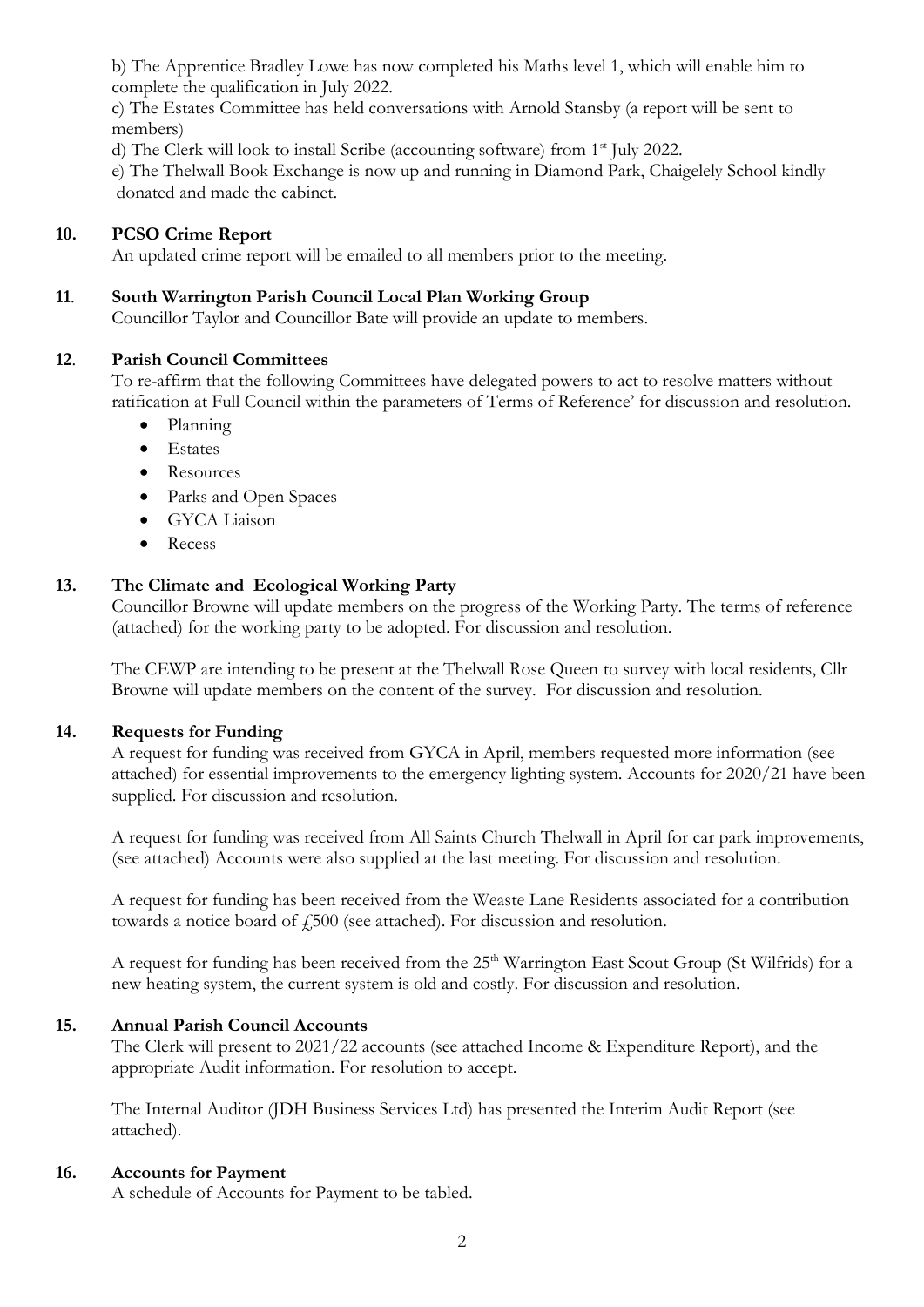#### **17. Expenditure to Date**

The Clerk will present the expenditure to date, against the 2022/23 budget.

#### **18. Consideration of Planning Applications**

To consider any planning applications which require an immediate decision.

#### **19. Parish Council Meeting Venue**

Members to consider moving back to the Parish Council Meeting Room now all Covid restrictions have been lifted. For discussion and resolution.

To note that due to IT and information reasons, all planning applications to be considered at full Parish Council Meetings which will be held during the afternoon in the Parish Council Meeting Room (other than in Grappenhall Library), until the aforesaid meetings are held back in the Parish Council Meeting room.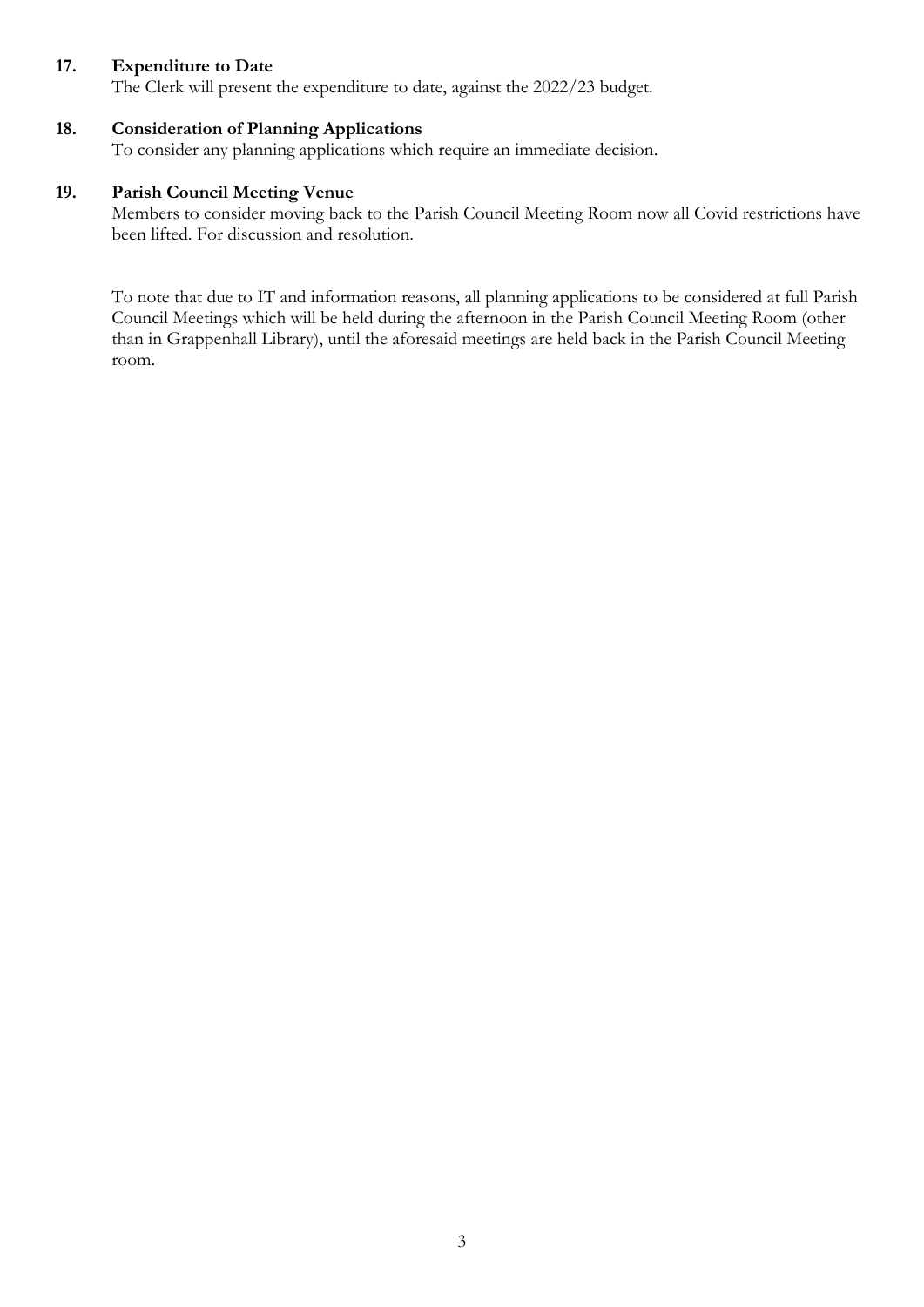# **Grappenhall and Thelwall Parish Council – Appointments 2021/2022**

|                                 | <b>Appointments 21/22</b> | <b>Appointments 22/23</b> |
|---------------------------------|---------------------------|---------------------------|
|                                 |                           |                           |
| Chair of the Council            | D Hockenhull              |                           |
| Vice-Chairman of the Council    | J McQuillian              |                           |
|                                 |                           |                           |
| <b>Committees</b>               |                           |                           |
|                                 |                           |                           |
| <b>Planning Committee</b>       | J McQuillian (Chair)      |                           |
|                                 | M Browne (Vice Chair)     |                           |
|                                 | D Hockenhull              |                           |
|                                 | <b>B</b> Davies           |                           |
|                                 | <b>S</b> Brookes          |                           |
|                                 | R Hignett                 |                           |
|                                 | M Biggin & R Bate $(P/T)$ |                           |
|                                 |                           |                           |
| <b>Resources Committee</b>      | D Hockenhull (Chair)      |                           |
|                                 | Mrs L Fernyhough          |                           |
|                                 | J McQuillian              |                           |
|                                 | C Taylor                  |                           |
|                                 | C Worsley                 |                           |
|                                 | Mrs H Speed               |                           |
|                                 |                           |                           |
| <b>Recess Committee</b>         | D Hockenhull (Chair)      |                           |
| (Chairman, V-Ch, Ch of Planning | J McQuillian              |                           |
| and Ch Grappenhall Heys         | Mrs L Fernyhough          |                           |
| <b>Estates Committee</b> )      | M Browne                  |                           |
|                                 |                           |                           |
| <b>Grappenhall Heys Estate</b>  | Mrs L Fernyhough (Chair)  |                           |
|                                 | D Hockenhull              |                           |
|                                 | J McQuillian              |                           |
|                                 | C Taylor                  |                           |
|                                 | Ms S Chisholm             |                           |
| <b>GYCA Liaison Committee</b>   | C Worsley (Chair)         |                           |
|                                 | Mrs L Fernyhough          |                           |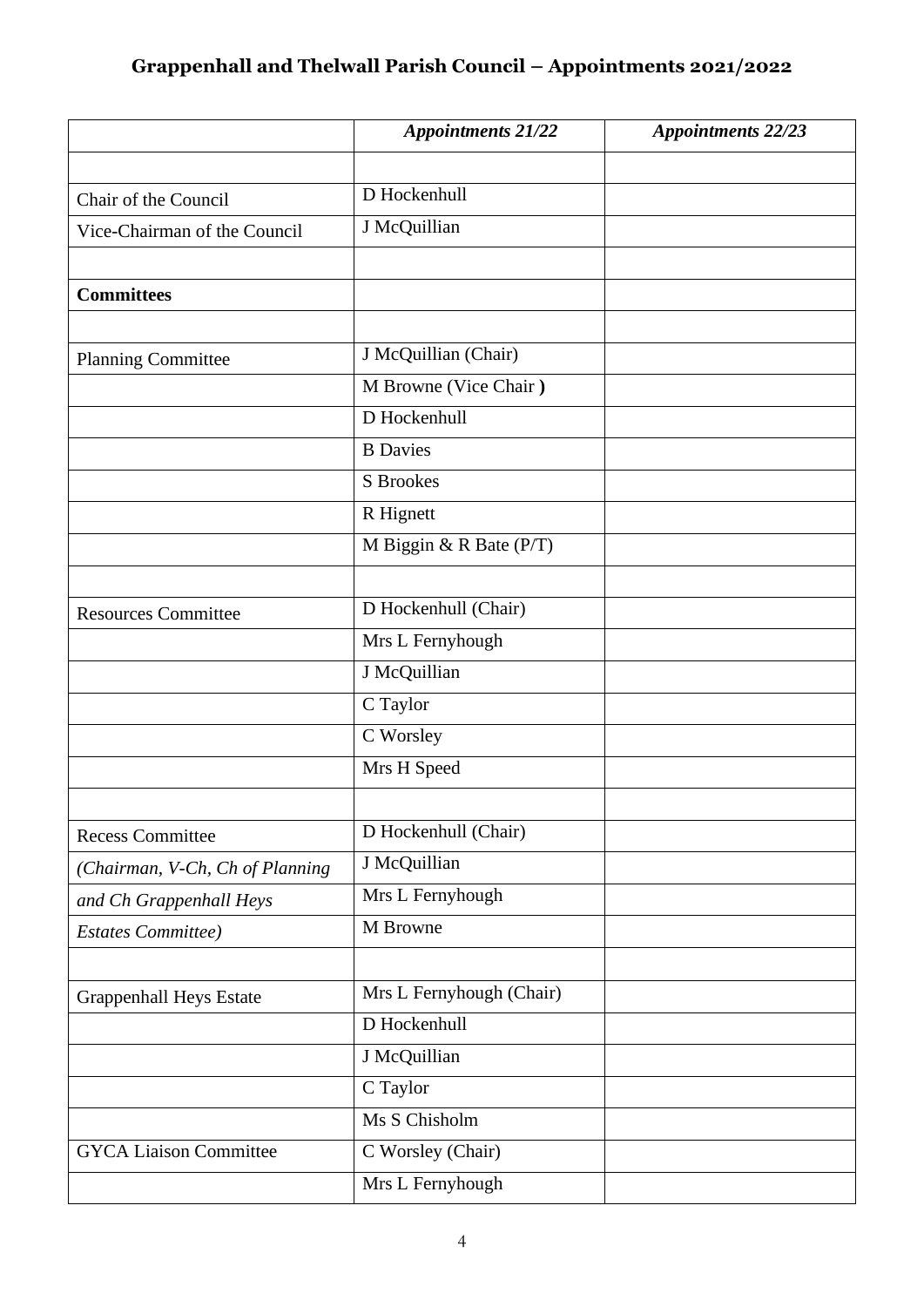|                                     | <b>Appointments 21/22</b>                                                    | <b>Appointments 22/23</b> |
|-------------------------------------|------------------------------------------------------------------------------|---------------------------|
|                                     | P Warner                                                                     |                           |
|                                     | R Bate                                                                       |                           |
|                                     | M Browne                                                                     |                           |
|                                     |                                                                              |                           |
| Parks & Open Spaces                 | R Bate (Chair)                                                               |                           |
| Committee                           | M Biggin                                                                     |                           |
|                                     | Mrs L Fernyhough                                                             |                           |
|                                     | Mrs H Speed                                                                  |                           |
|                                     | Ms S Chisholm                                                                |                           |
|                                     | Ms W Johnson                                                                 |                           |
|                                     | M Browne                                                                     |                           |
|                                     | S Brookes                                                                    |                           |
|                                     | M Stuart (Parish Warden)                                                     |                           |
| <b>Working Groups</b>               |                                                                              |                           |
|                                     |                                                                              |                           |
| Neighbourhood Plan Working          | Ms S Chisholm                                                                |                           |
| Group                               | R Bate                                                                       |                           |
|                                     | M Browne                                                                     |                           |
|                                     | <b>B</b> Davies                                                              |                           |
|                                     | Mrs H Speed                                                                  |                           |
|                                     | R Hignett                                                                    |                           |
|                                     | P Warner                                                                     |                           |
|                                     |                                                                              |                           |
| South Warrington Parishes           | C Taylor (Chair)                                                             |                           |
| Local Plan Working Group            | R Bate                                                                       |                           |
|                                     | Plus representatives from other<br>South<br>Warrington<br>Parish<br>Councils |                           |
|                                     |                                                                              |                           |
| <b>G&amp;TPC</b> Local Plan Working | R Bate                                                                       |                           |
| Group                               | J McQuillian                                                                 |                           |
|                                     | C Taylor                                                                     |                           |
|                                     | P Warner                                                                     |                           |
|                                     | Ms S Chisholm                                                                |                           |
|                                     | C Worsley                                                                    |                           |
|                                     | <b>B</b> Davies                                                              |                           |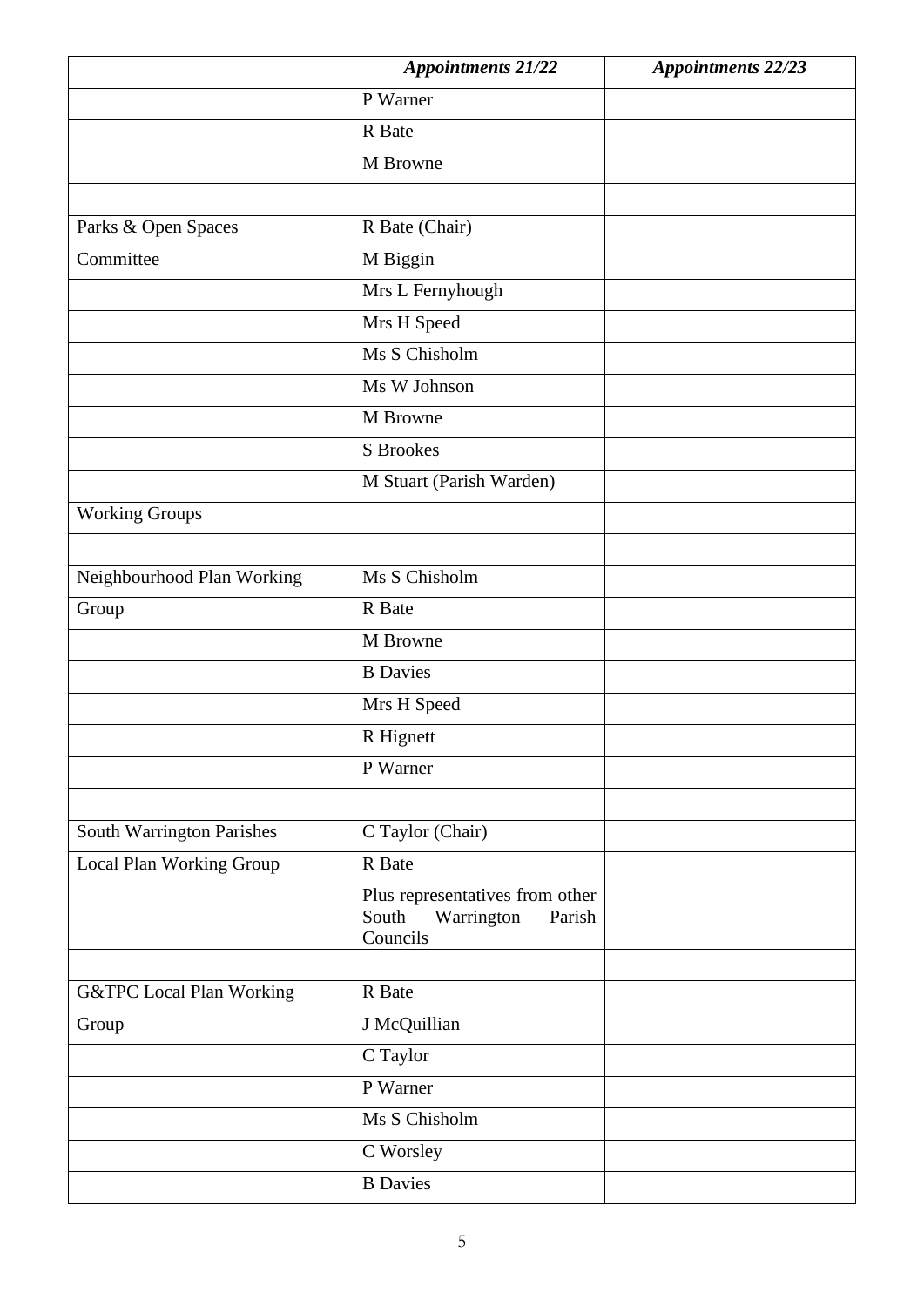| <b>Outside Bodies</b>          |                       |  |
|--------------------------------|-----------------------|--|
|                                |                       |  |
| <b>CPRE</b>                    | Mrs L Fernyhough      |  |
|                                |                       |  |
| Thelwall Parish Hall Mgt Cttee | R Fisher              |  |
|                                |                       |  |
| <b>Rights of Way Forum</b>     | P Warner              |  |
|                                | B Davies (substitute) |  |
|                                |                       |  |
| <b>Warrington Police Forum</b> | Mrs L Fernyhough      |  |